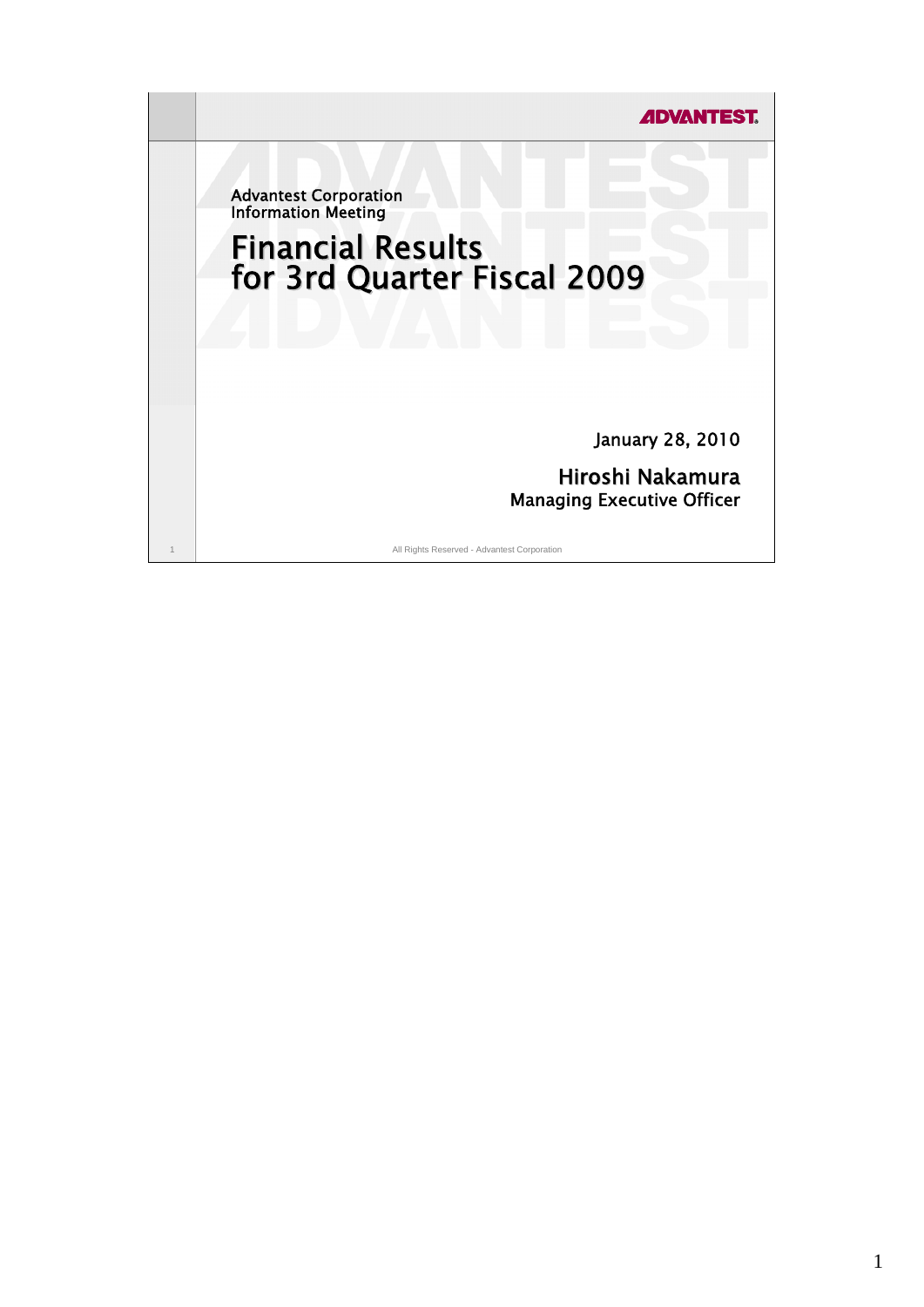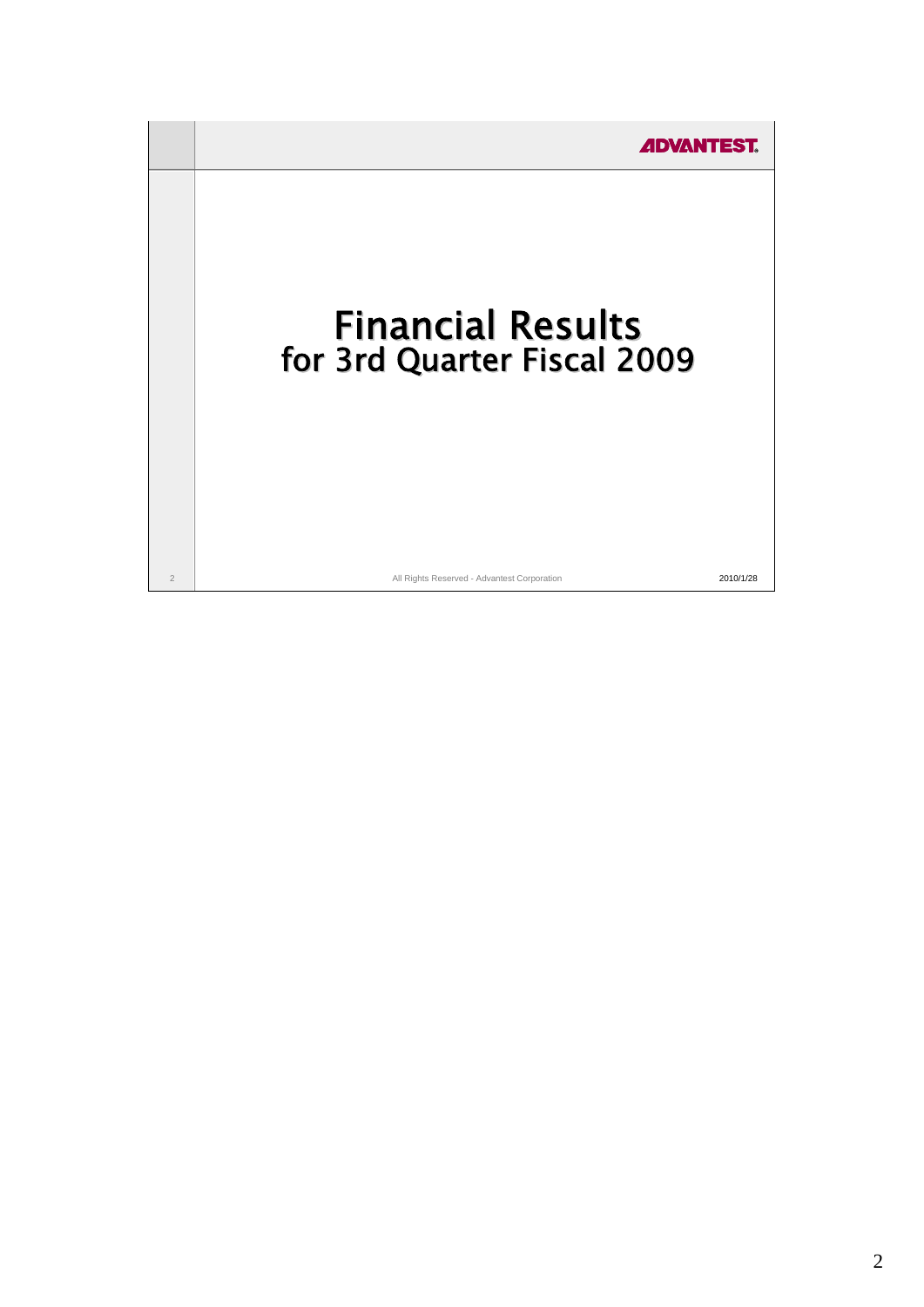# **Summary of Results**



|                         |           |        |        | (In Billions of Yen) |  |  |
|-------------------------|-----------|--------|--------|----------------------|--|--|
|                         | FY2009    |        |        |                      |  |  |
|                         | 1Q        | 2Q     | 3Q     | Q on Q (%)           |  |  |
| <b>Orders</b>           | 11.6      | 14.4   | 18.7   | $+29.1$              |  |  |
| <b>Sales</b>            | 7.6       | 11.2   | 12.9   | $+15.5$              |  |  |
| Cost of Sales           | 3.3       | 5.4    | 8.6    | $+62.1$              |  |  |
| <b>Gross Profit</b>     | 4.3       | 5.8    | 4.3    | $-26.9$              |  |  |
| <b>Operating Income</b> | $-4.5$    | $-3.5$ | $-5.0$ |                      |  |  |
| Non-operating<br>Income | 0.8       | 0.8    | 0      |                      |  |  |
| Income before Tax       | $-3.7$    | $-2.7$ | $-5.0$ |                      |  |  |
| <b>Net Income</b>       | $-3.8$    | $-3.3$ | $-5.7$ |                      |  |  |
| <b>Backlog</b>          | 9.8       | 13.1   | 18.8   | $+43.8$              |  |  |
|                         | 2010/1/28 |        |        |                      |  |  |

O Results for 3Q FY2009:

・Orders 18.7 billion yen,

up 29% from the previous quarter.

・Sales 12.9 billion yen,

up 16% from the previous quarter.

・Order backlog 18.8 billion yen,

up 44% from the previous quarter.

・Operating loss expanded 1.5 billion yen sequentially to 5 billion yen.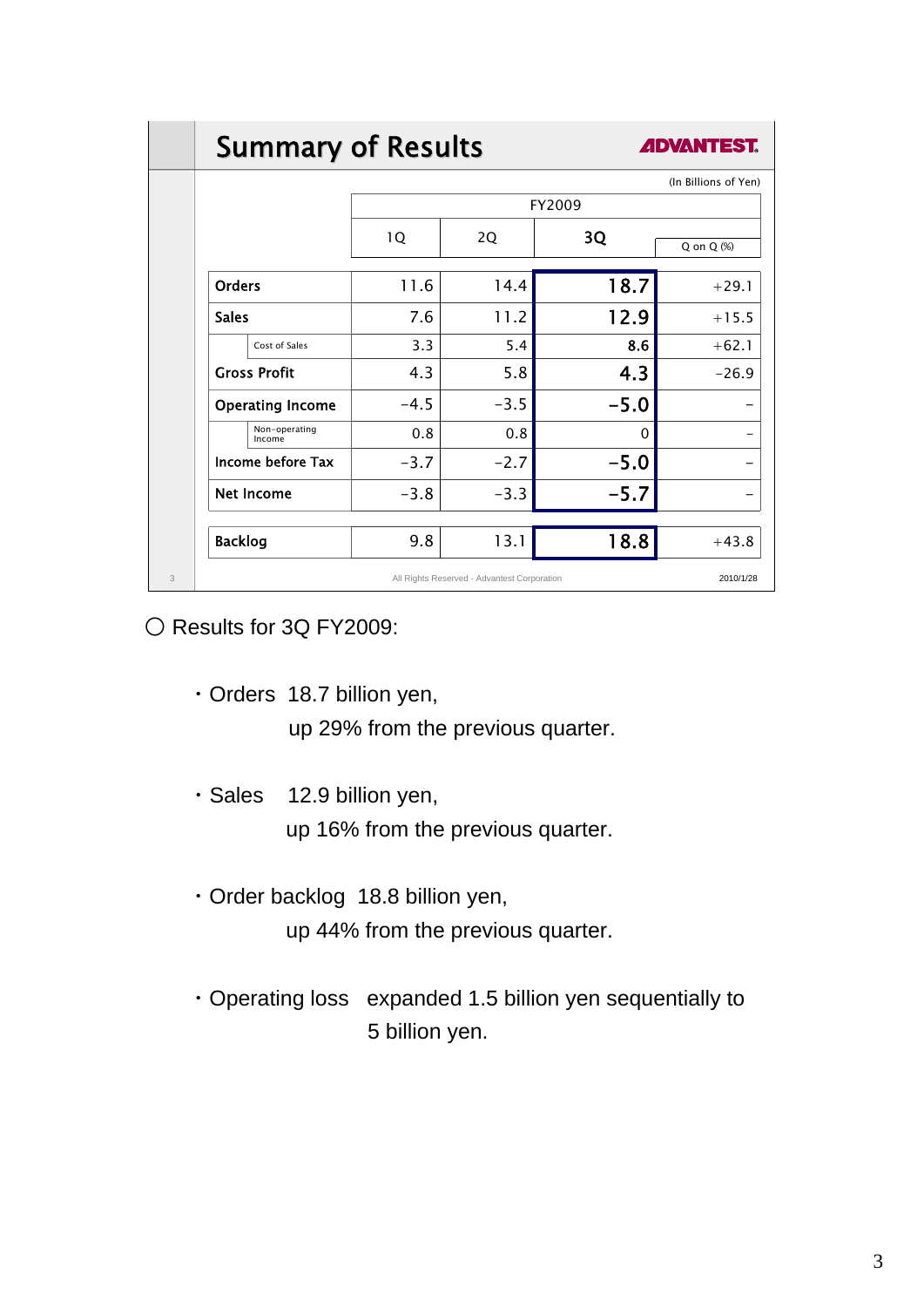

O Sales and orders trends, 3Q FY2006 to present:

- ・Our book-to-bill ratio in the current quarter exceeded 1.00 for the second consecutive quarter.
- ・Orders continued to recover.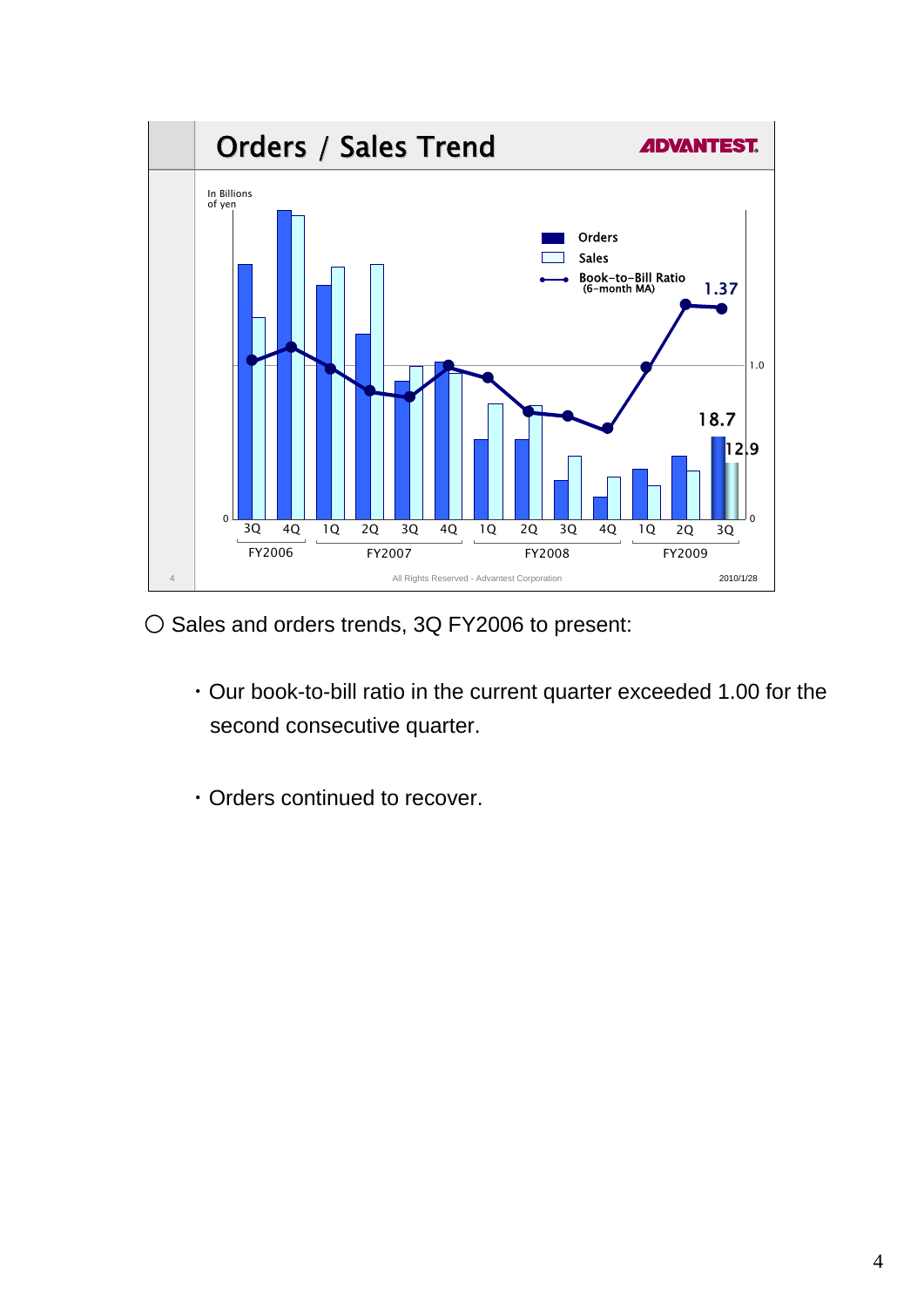

○ 3Q FY2009 Orders by Segment:

- Semiconductor and Component Test Systems:
	- ・12.1 billion yen, up 57% from the previous quarter.
	- ・In non-memory testers, orders for the T2000 for MPU test increased.
	- ・Memory tester orders are in a robust uptrend, but finished flat with the previous quarter.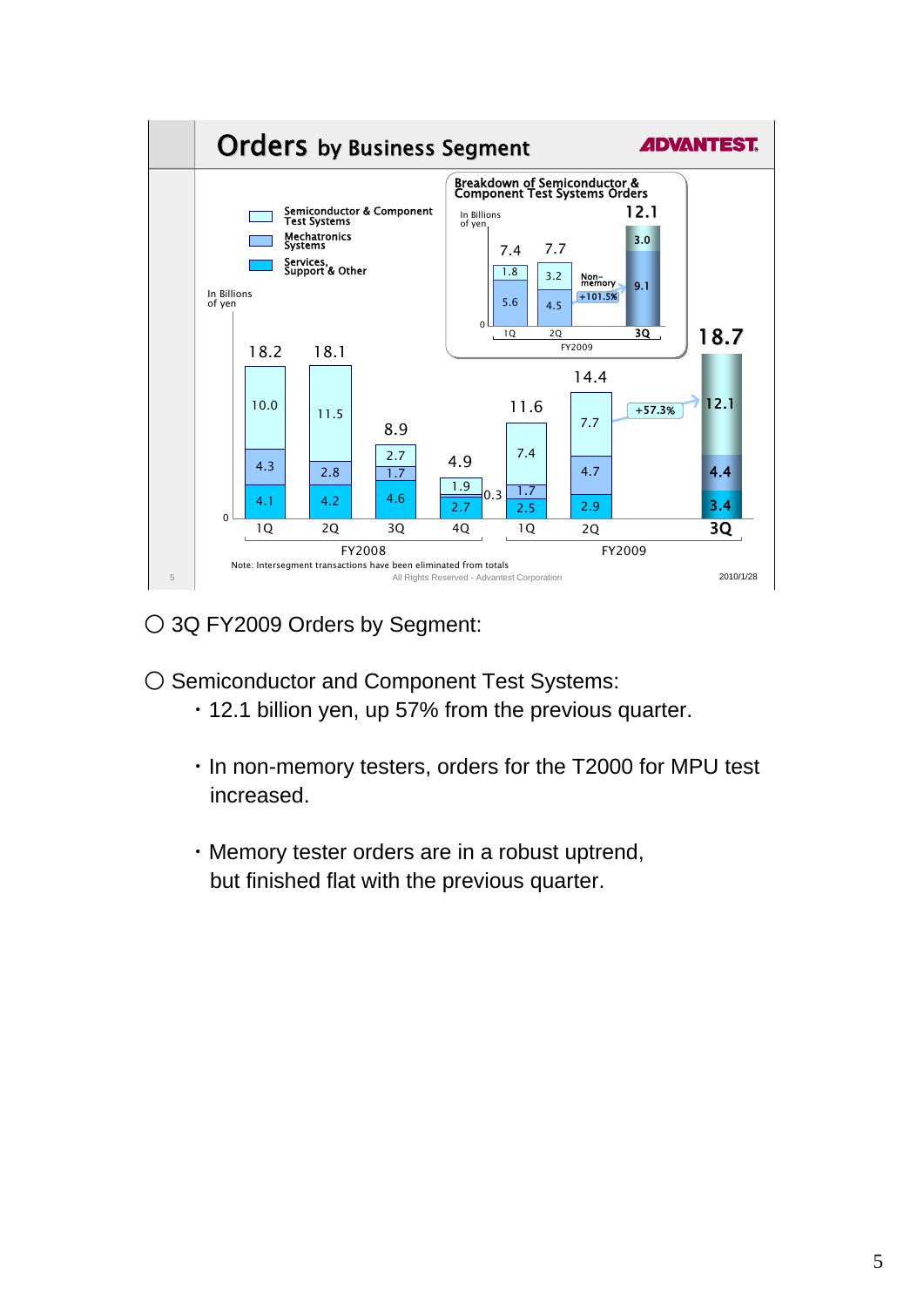

○ 3Q FY2009 Orders by Region:

- Japan:
	- ・3.5 billion yen, up 17% from the previous quarter.
	- ・Orders for the T2000 and T65XX series for consumer test expanded.

○ Other Regions:

- ・7.9 billion yen, an almost threefold increase from the previous quarter.
- ・Orders for the T2000 from China and SE Asia increased.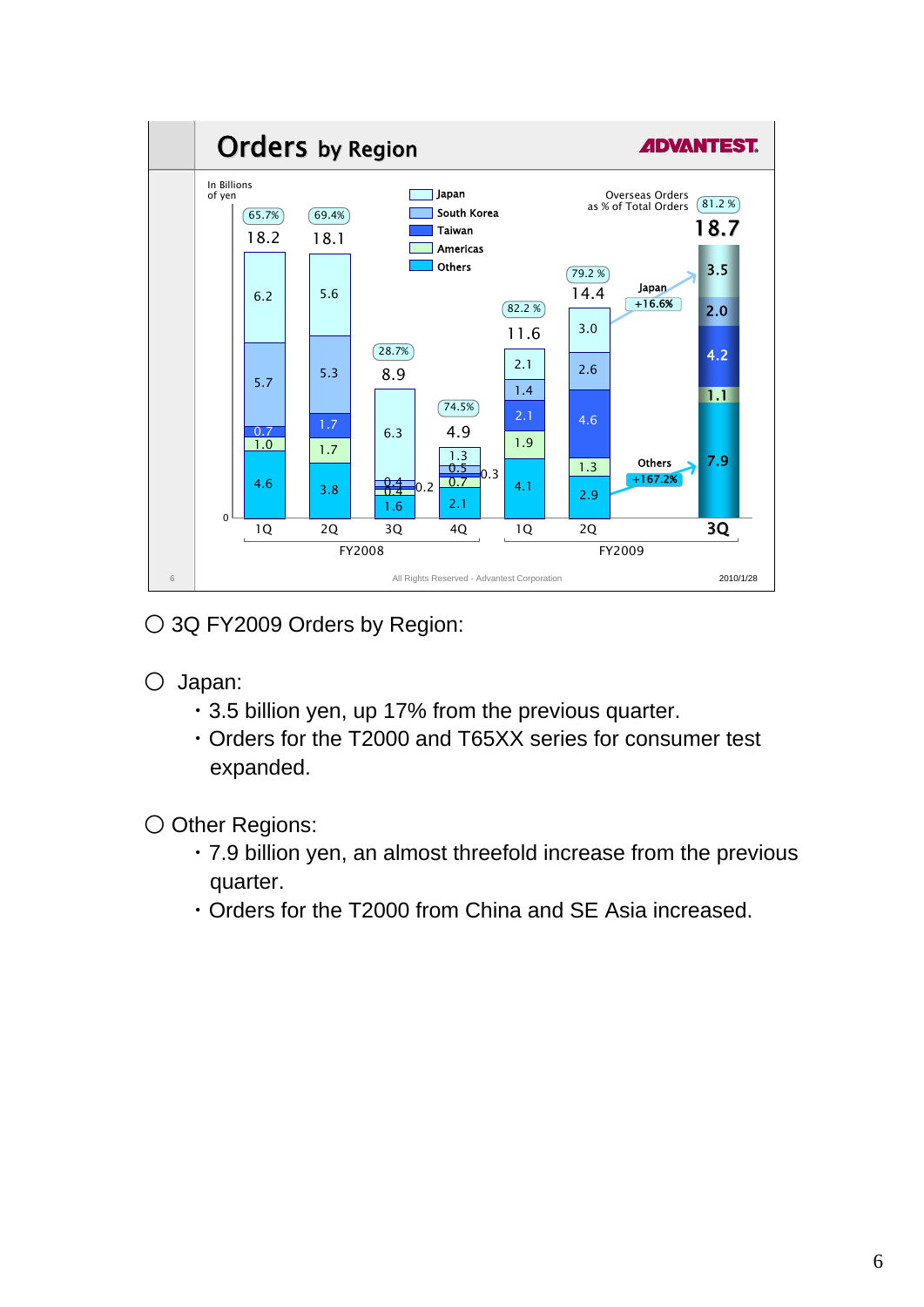

○ 3Q FY2009 Sales by Segment:

○ Mechatronics Systems

- ・ 3.9 billion yen, up 83% from the previous quarter.
- ・ Handler orders have been increasing since 2Q. This trend began to generate revenue in the current quarter.
	- 1. Memory handler sales were driven by DDR3 production ramps.
	- 2. Non-memory handler sales were driven principally by increasing power management device production volumes.
- Semiconductor & Component Test Systems

Services, Support & Other

・ The robust sales trends observed in the previous quarter continued.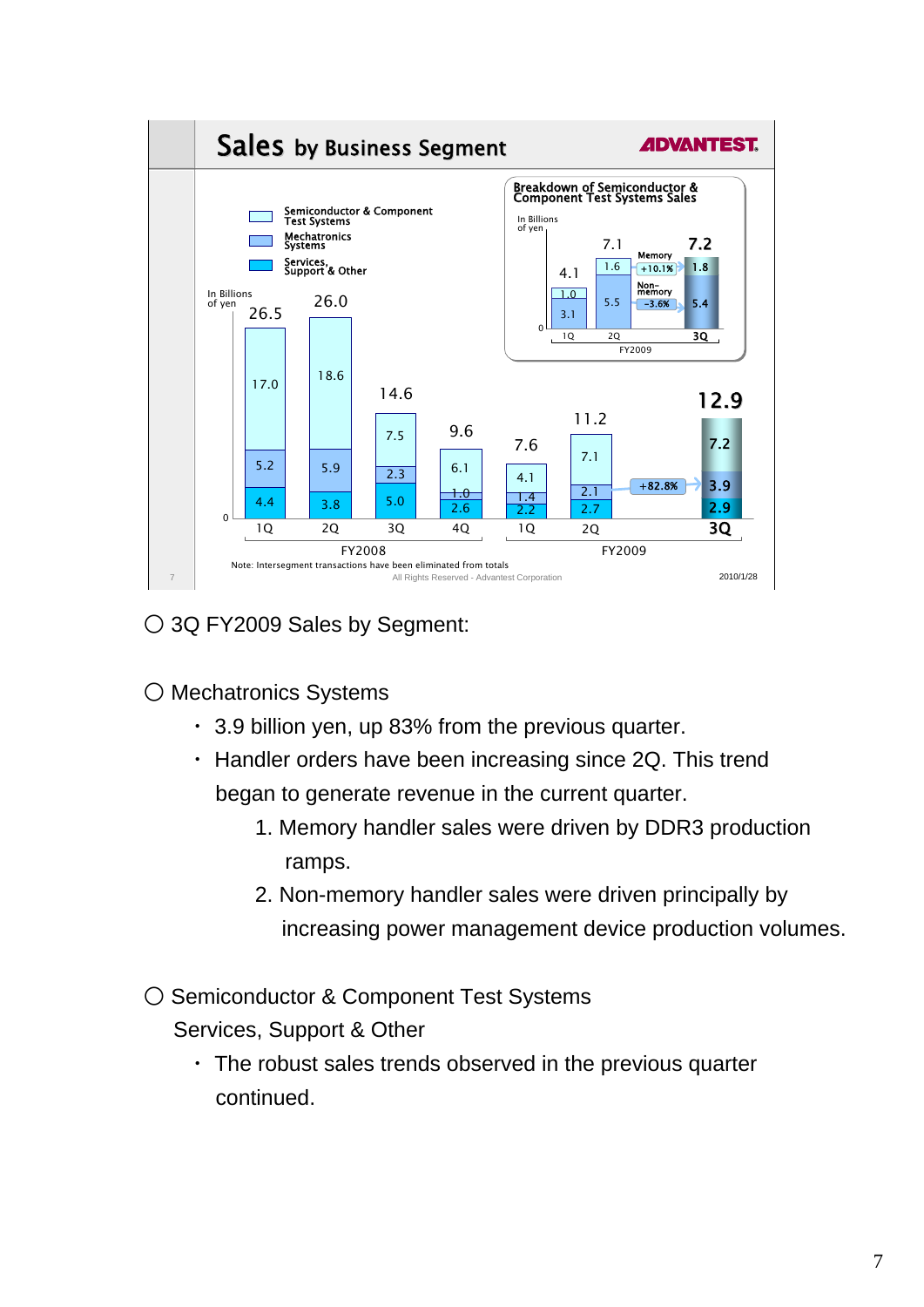

○ 3Q FY2009 Sales by Region:

○ Taiwan:

- ・ 3.3 billion yen, a threefold increase from the previous quarter.
- ・ Orders for the T55XX series and memory handlers for DDR3 test, as well as orders for the T63XX series for LCD driver IC test, generated revenue in the current quarter.

○ Other Regions:

- ・ 3.2 billion yen, down 21% from the previous quarter.
- ・ Orders for logic handlers generated revenue, but sales of the T2000 for MPU test decreased on quarter.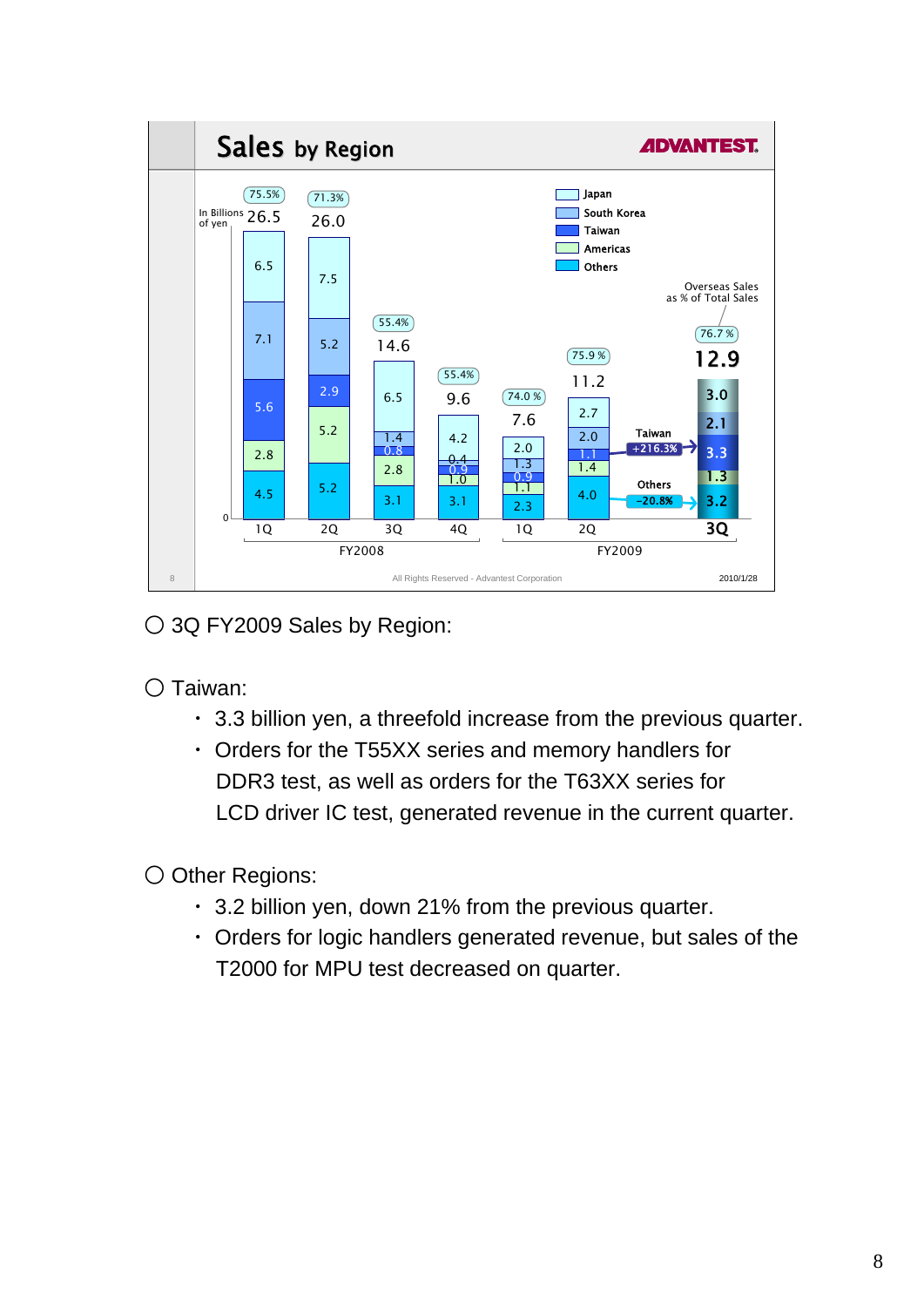

○ 3Q FY2009 Operating Income:

- ・ Despite a sequential sales increase of 1.7 billion yen, operating expenses were flat on quarter at 9.3 billion yen.
- ・ However, a higher sales ratio of products with comparatively low margins negatively affected Advantest's sales cost ratio for the current quarter, resulting in a larger operating loss.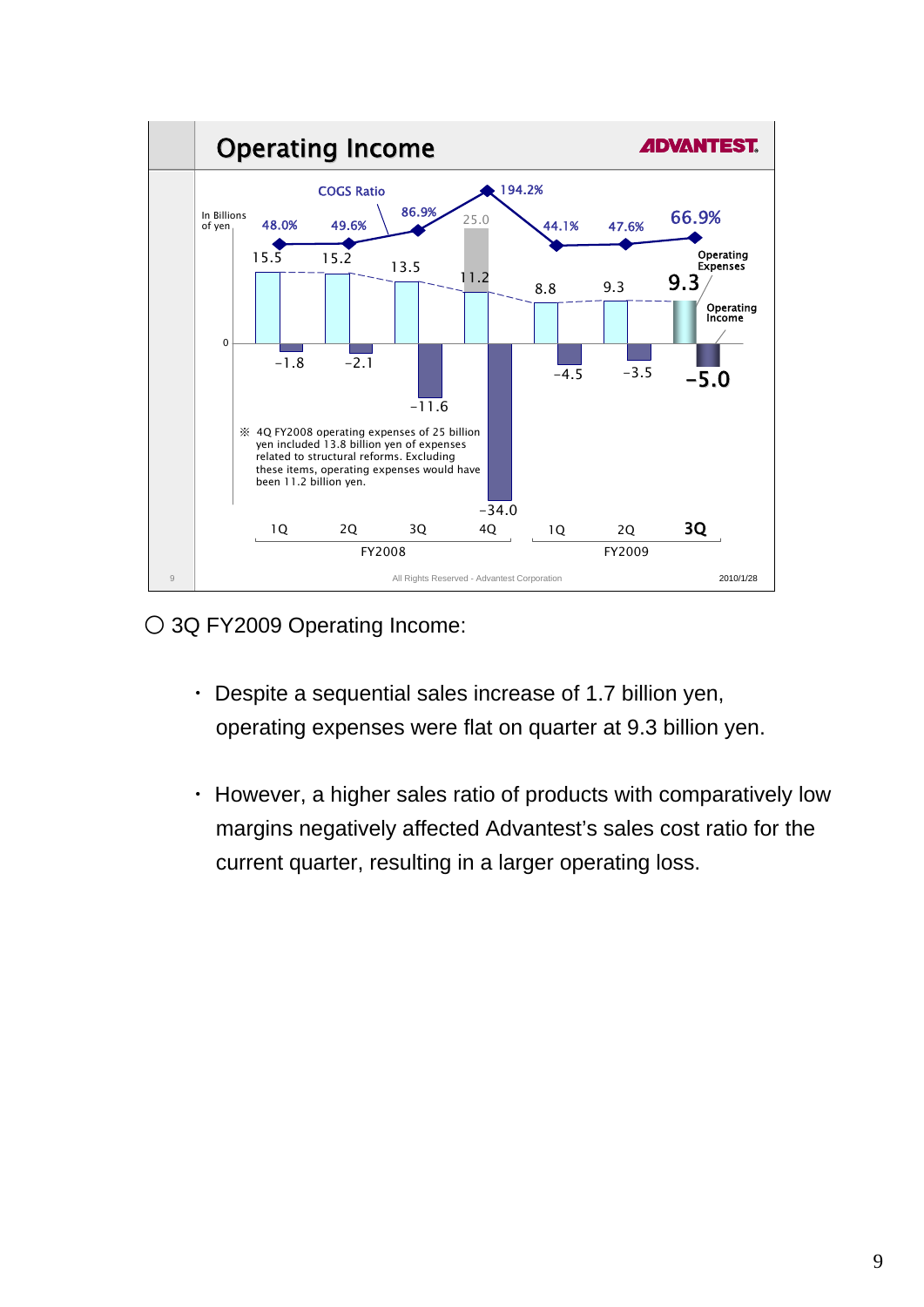

○ Balance Sheet for 3Q FY2009 (Assets):

## ○ Assets

- ・ Total assets declined 1.7 billion yen from the previous quarter to 185.1 billion yen.
- ・ Cash & cash equivalents and short-term investments declined 6.4 billion yen from the previous quarter to 106.5 billion yen.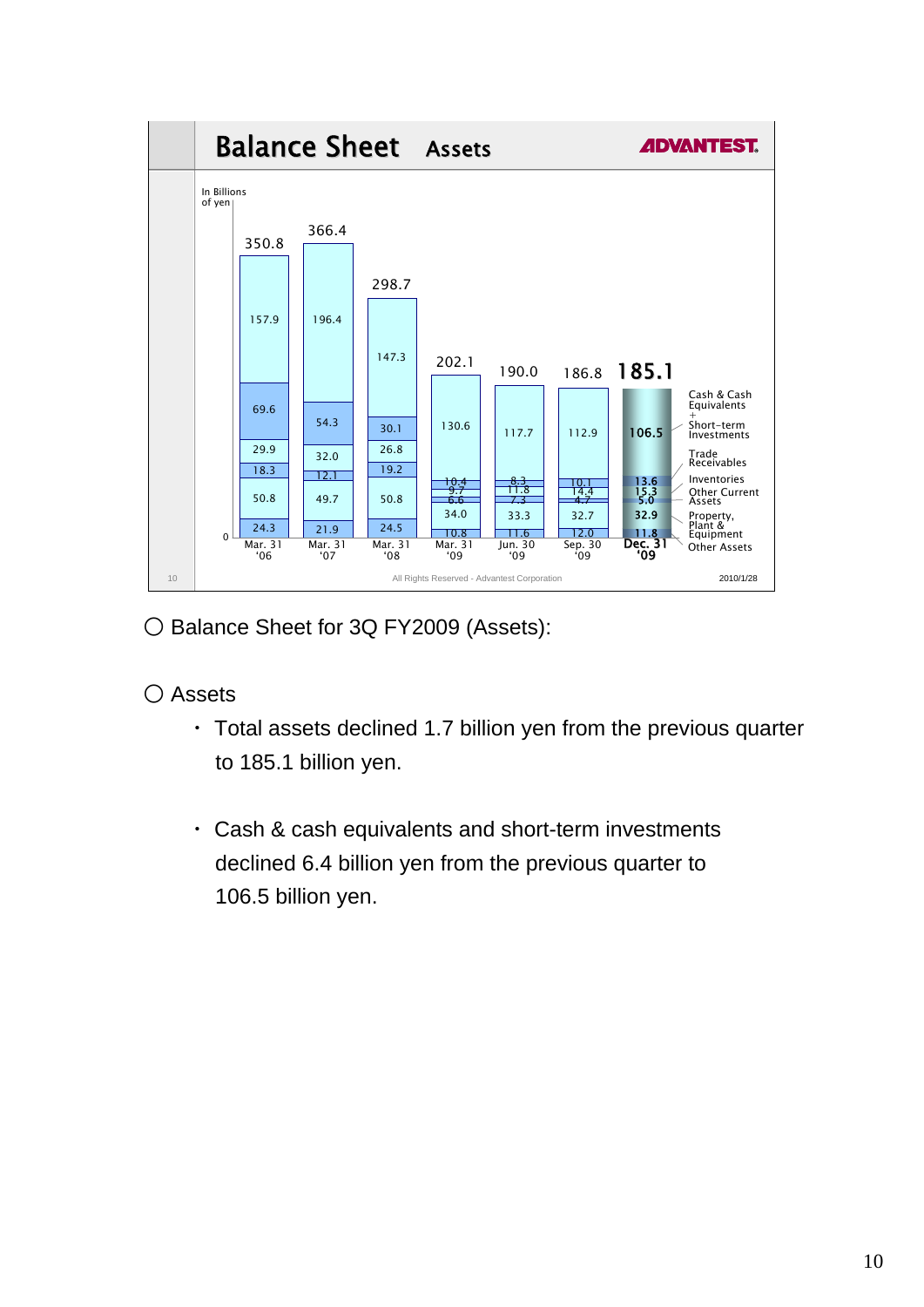

○ Balance Sheet for 2Q FY2009 (Liabilities and Equity):

- ・ Equity: 147.5 billion yen.
- ・ Equity-to-assets ratio: 79.7%.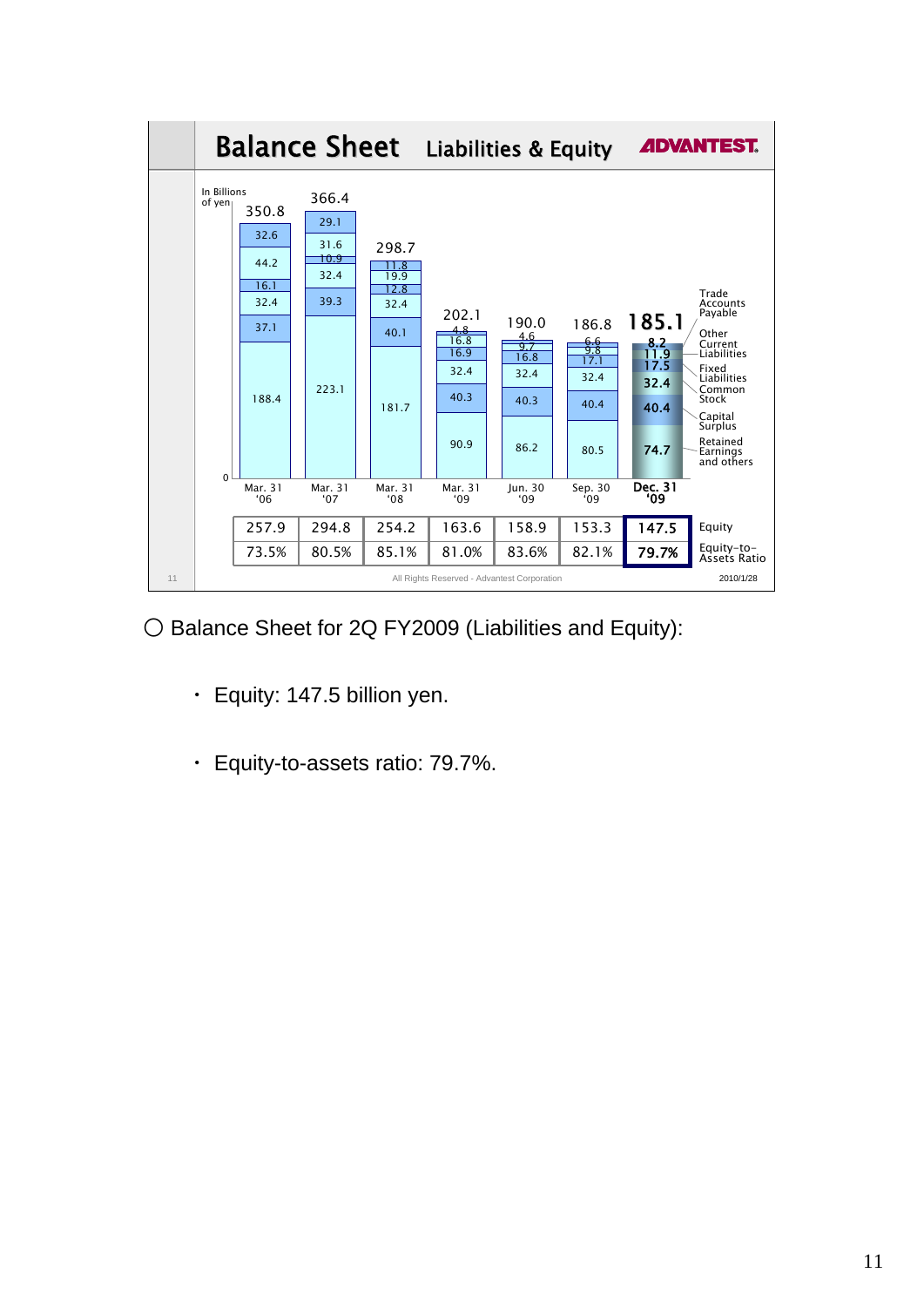

O R&D Expenses:

- ・ Unchanged from the previous quarter at 4.3 billion yen.
- ・ Despite continued challenges in Advantest's business environment, the company continues to maintain a minimum level of R&D spending.

○ Capital Expenditures:

- ・ Unchanged from the previous quarter at 1.2 billion yen.
- ・ Principal expenditures were technology and production spending.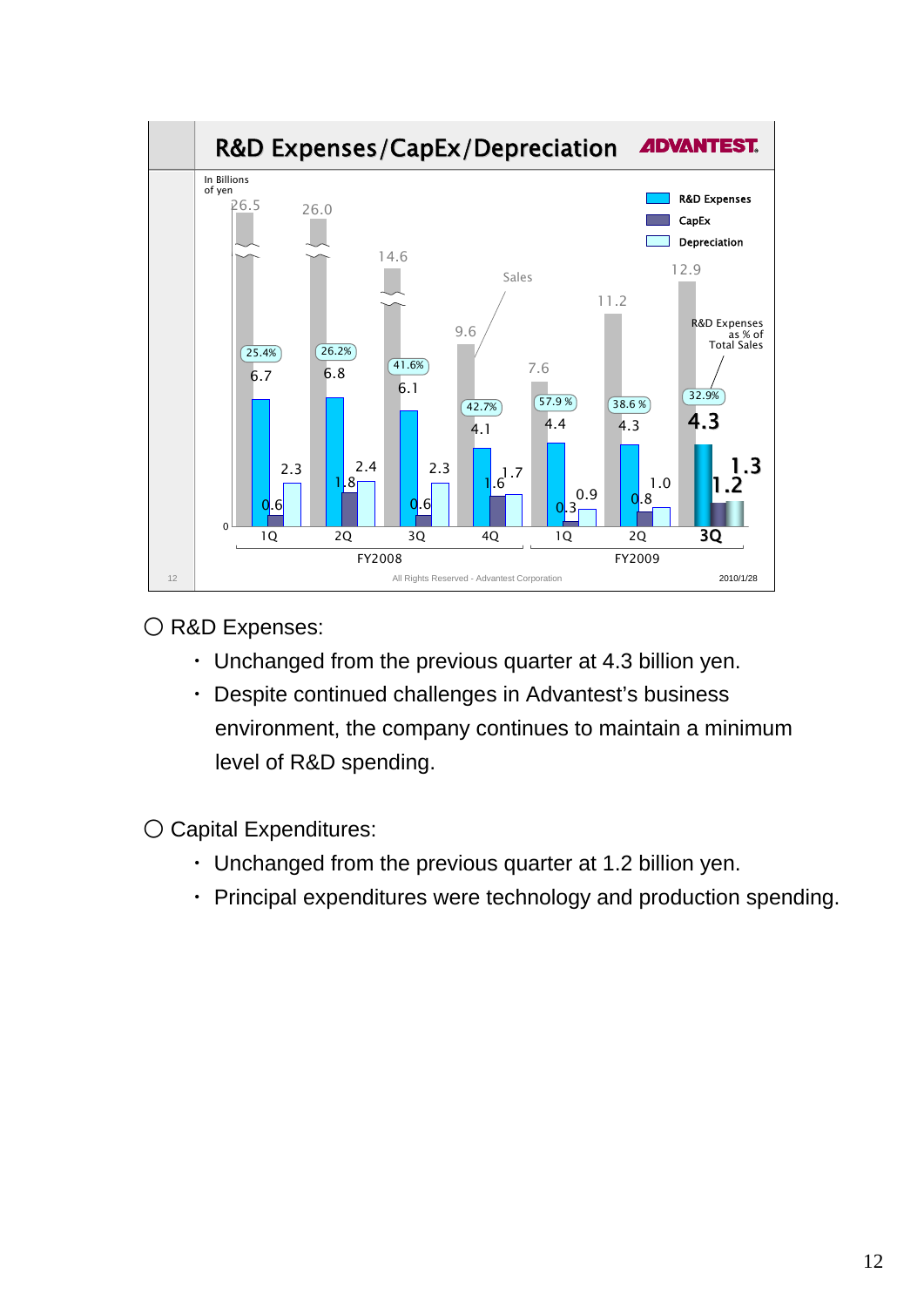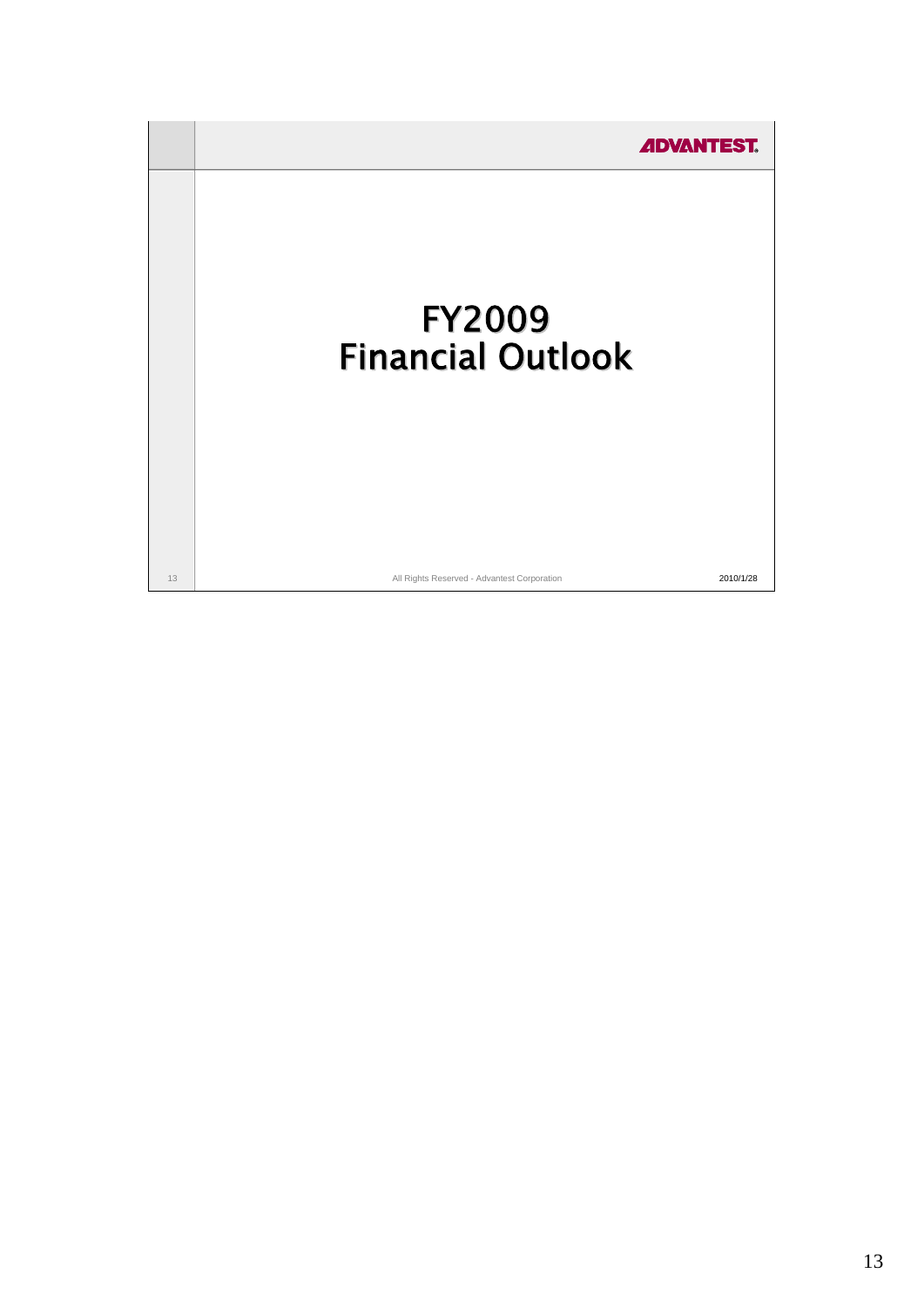|    | <b>FY2009 Financial Outlook</b> | <b>ADVANTEST.</b>                           |                  |                         |                      |
|----|---------------------------------|---------------------------------------------|------------------|-------------------------|----------------------|
|    |                                 |                                             |                  |                         | (In Billions of Yen) |
|    |                                 |                                             | FY2009           |                         |                      |
|    |                                 | FY2008                                      | 4Q<br>(Forecast) | <b>FY</b><br>(Forecast) | Y on Y $(\%)$        |
|    |                                 |                                             |                  |                         |                      |
|    | <b>Orders</b>                   | 50.1                                        | 20.3             | 65.0                    | $+29.8$              |
|    | <b>Backlog</b>                  | 5.8                                         | 18.8             | 18.8                    | $+224.5$             |
|    |                                 |                                             |                  |                         |                      |
|    | <b>Sales</b>                    | 76.7                                        | 20.3             | 52.0                    | $-32.2$              |
|    | <b>Operating Income</b>         | $-49.5$                                     | 0                | $-13.0$                 |                      |
|    | <b>Net Income</b>               | $-74.9$                                     | $-0.7$           | $-13.5$                 |                      |
|    |                                 |                                             |                  |                         |                      |
|    |                                 |                                             |                  |                         |                      |
| 14 |                                 | All Rights Reserved - Advantest Corporation |                  |                         | 2010/1/28            |

○ Q4 FY2009 Forecast:

・ Operating profit is expected to recover to break even on sales of 20.3 billion yen.

○ FY2009 Full Year Forecast:

・Orders 65 billion yen,

up 30% from the previous fiscal year.

- ・Sales 52 billion yen, down 32% from the previous fiscal year.
- ・Operating loss 13 billion yen an improvement of 36.5 billion yen from the previous fiscal year.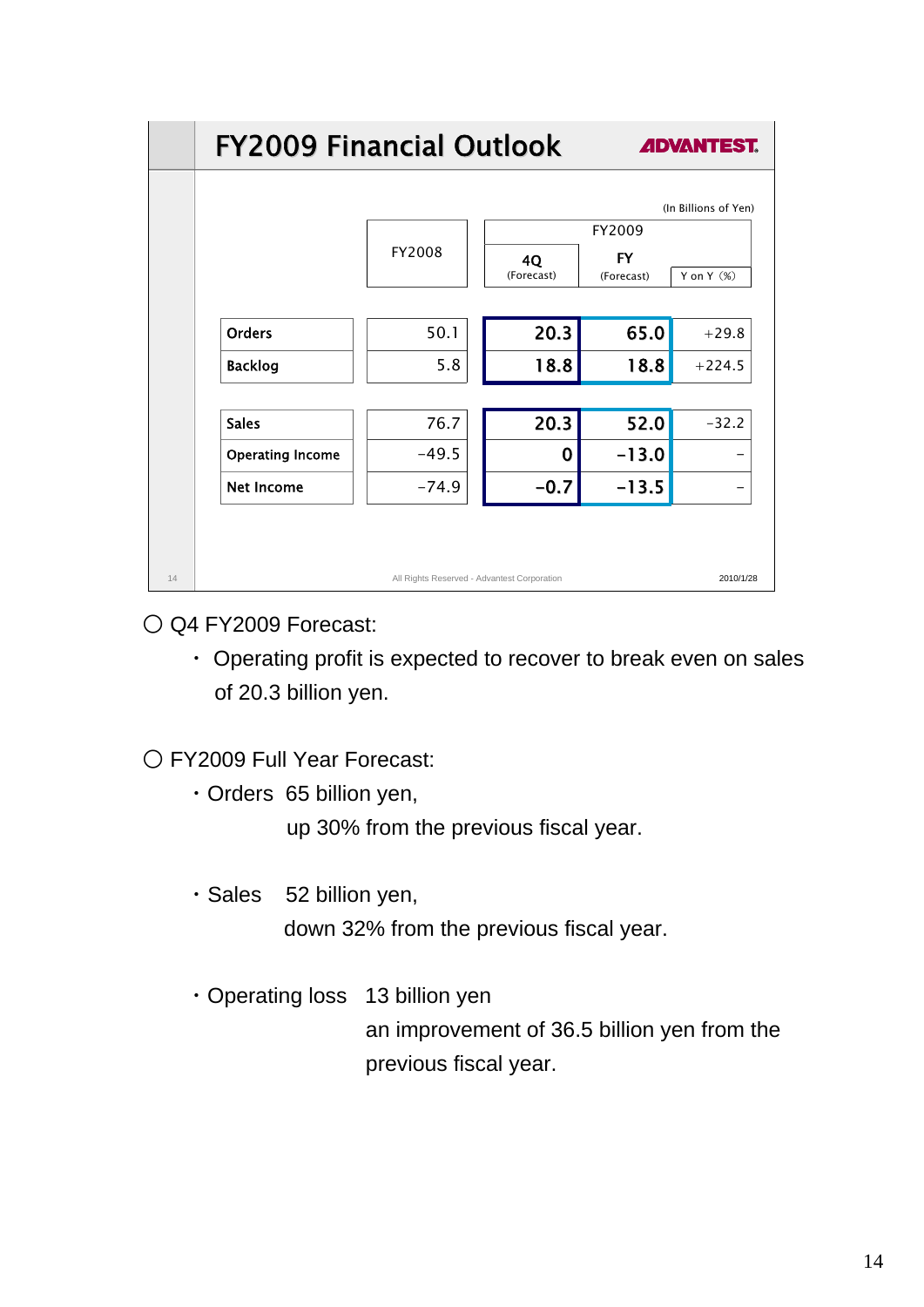

○ Demand Growth Forecast (Q3 – Q4 FY2009)

- ・Demand for back-end testers for DDR3 is expected to increase, principally in Taiwan and South Korea
- ・Increased deliveries of non-memory testers are expected
	- 1. The T2000

(customers other than Advantest's principal US customer)

2. The T65XX series

(principally Japanese consumer IC manufacturers)